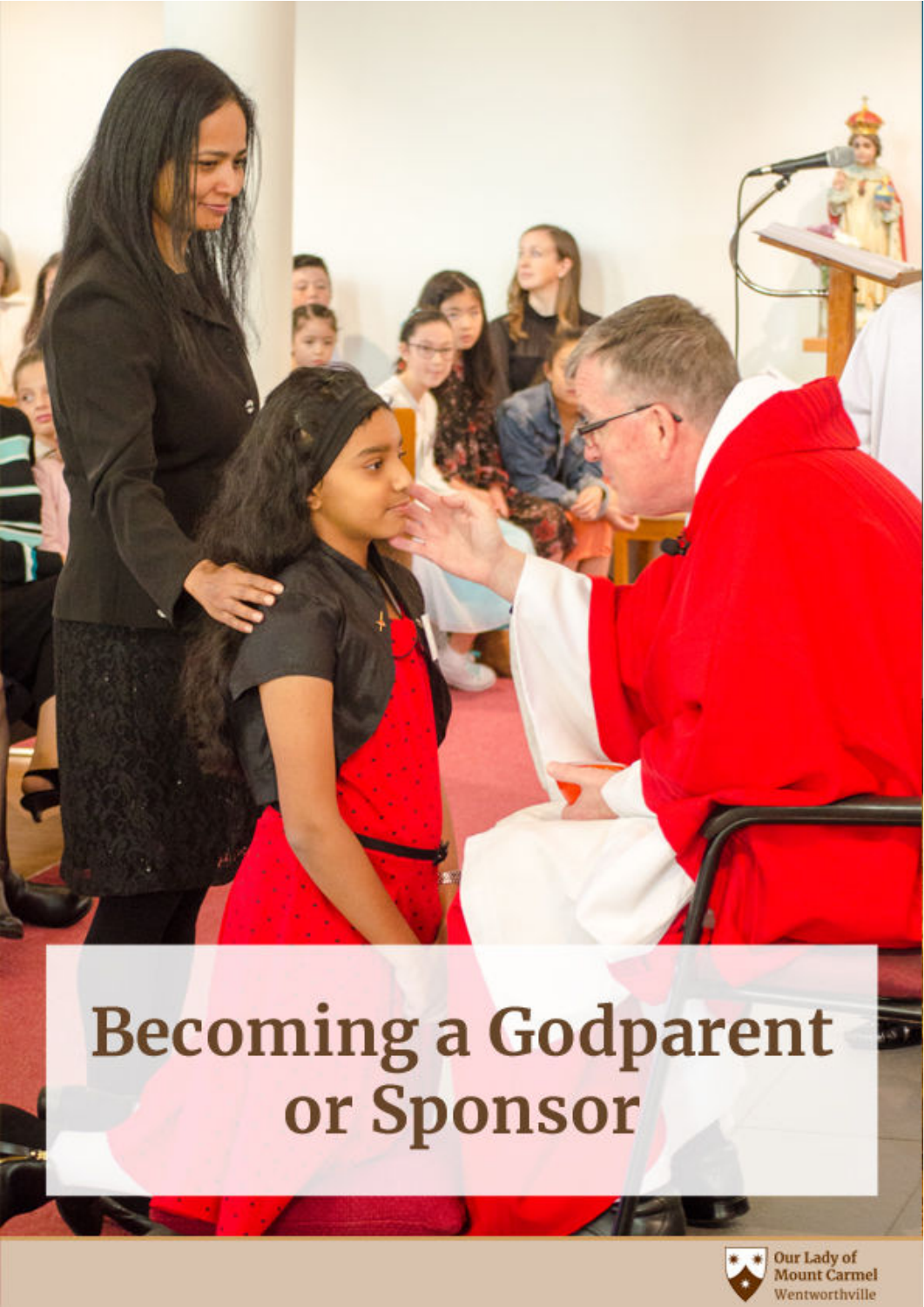Being initiated into the Catholic Church can be a daunting task. Fortunately, you don't have to do it alone.

# What are Sponsors and Godparents?

When someone is being baptised or confirmed, the Catholic Church gives them a gift of one of her precious members – a godparent or sponsor.

The terms 'godparent' and 'sponsor' have very similar meanings and roles and can even be the same person; they are spiritual companions to the person being baptised or confirmed. That is, they provide support through prayer, example, and by being a physical presence in the lives of the one being baptised or confirmed.

# What is the difference between a Godparent and a Sponsor?

That answer depends on the person that needs one:

### **1. AT A CHILD'S BAPTISM**

In asking the church for their child to be baptised, parents accept the responsibility of training the child in the practice of the faith. And, because baptism is a community celebration, they will ask a trusted family or friend from the faith community who will support the parents in bringing up the child in the Catholic faith.

A godparent is not an honorary title but a permanent job description. Along with the parents, godparents will be an invaluable member of the child's faith journey; they will be firm in their commitment and generous in their love for God and their neighbours.

According to Canon Law (874), to be a **godparent**, you must:

- $\bullet$  be chosen by the parents, and
- be at least 16 years of age, and
- be a Catholic who has been confirmed and has received the Eucharist, and
- live their faith in accordance with the teachings of the Catholic Church, and
- not be the father or mother of the one being baptised

At the child's baptism, the godparent/s will be asked*, 'Are you ready to help the parents of this child in their duty as Christian parents?'* This question deserves great consideration and reflection. It will be thoughtful and earnest advocates that sincerely answer that question with the response, *'We are.'*

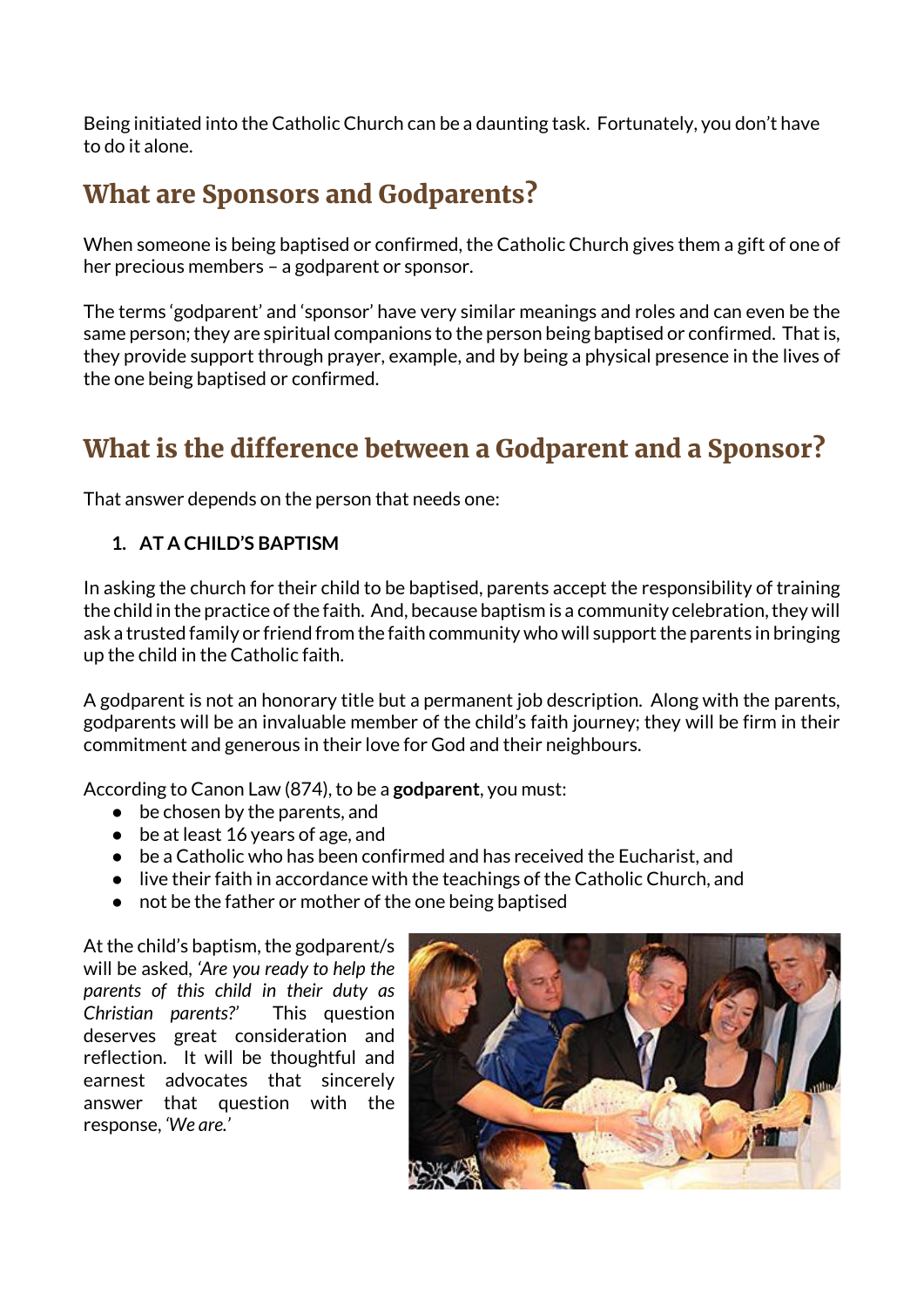#### **2. AT A CHILD'S CONFIRMATION**

The sacrament of confirmation affirms our baptismal grace; it deepens our relationship with God, with our faith community, and it strengthens us as disciples.

A candidate who is preparing to celebrate this sacrament will ask a trusted family, friend or respected member of the Catholic community to be their sponsor. We highly encourage a child's godparent to be their sponsor for confirmation.

You should be prepared to devote - at least - a full liturgical year to the faith formation of the candidate.

To be a confirmation **sponsor**, you must:

- $\bullet$  be chosen by the candidate, and
- be at least 16 years of age, and
- be a Catholic who has been confirmed and has received the Eucharist, and
- live your faith as a Catholic, and
- not be the father or mother of the one being confirmed, and
- be prepared to support the candidate in their ongoing faith journey.

#### **3. AT AN ADULT'S BAPTISM AND/OR CONFIRMATION**

When an adult responds to a Call for conversion, they would be introduced to the RCIA process. Among its many purposes, the Rite of Christian Initiation of Adults (RCIA) is the process by which an adult becomes a Catholic.

However, because this is such an important decision, the Church bestows on them a gift of one of its own cherished members. This member is a **sponsor** and they will hold this position until the Rite of Election - held on the first Sunday of Lent.

> *'Sponsors are persons who have known and assisted the candidates and stand as witnesses to the candidates' moral character, faith, and intention.'* - *(RCIA, Introduction, 10)*

To be an RCIA sponsor, you must:

- be chosen by the candidate, and
- be at least 16 years of age, and
- be a Catholic who has been confirmed and has received the Eucharist, and
- live your faith as a Catholic, and
- not be the father or mother of the one being confirmed.

The **godparent** will exercise their ministry publicly for the first time at the Rite of Election.

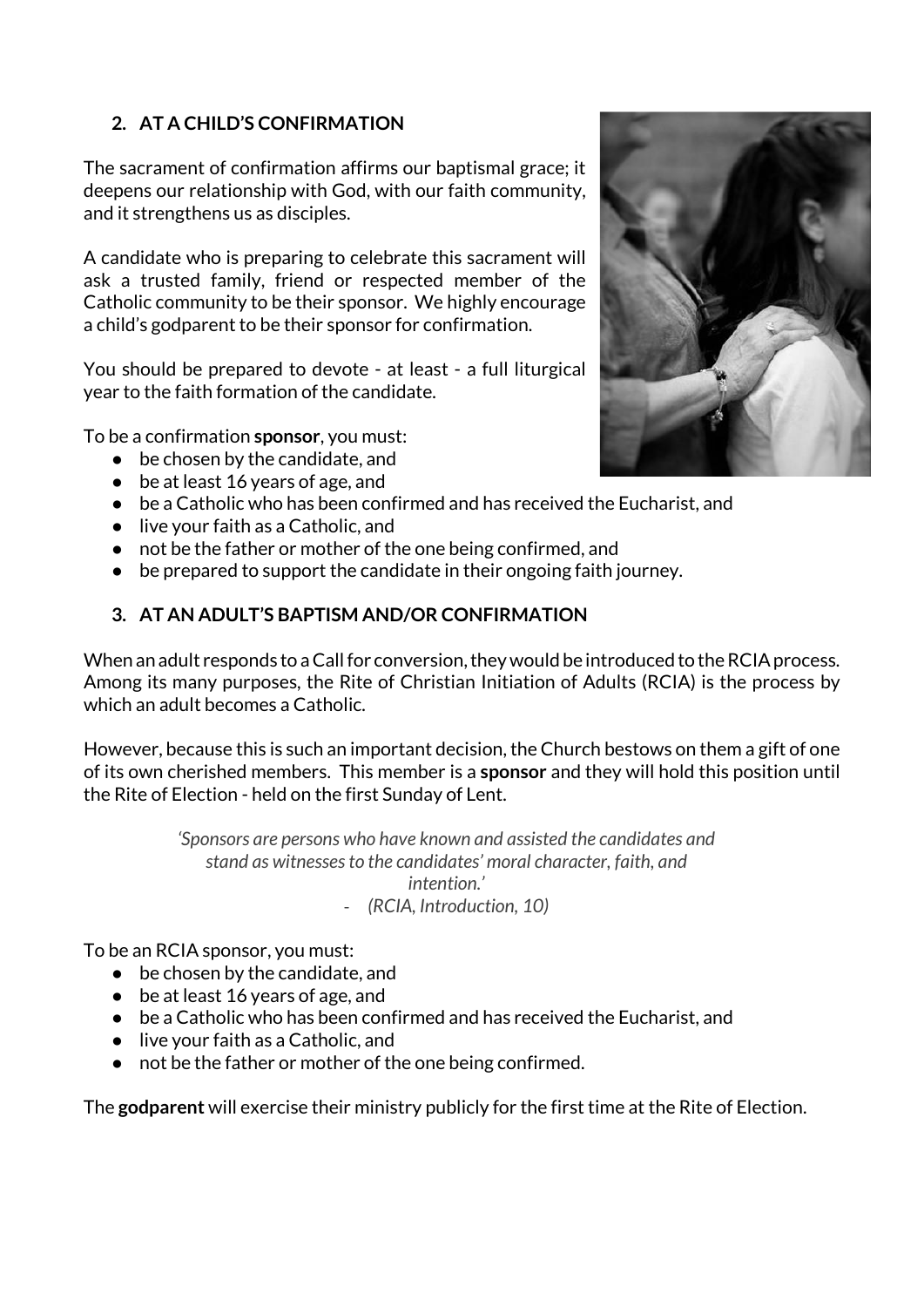# What does a Godparent or Sponsor do?

Fortunately for us, godparents and sponsors do not need to know all that there is to know about being a Catholic.

The most important role that you can do as a sponsor or godparent, is to be a spiritual friend to the candidate - the one that is being baptised or confirmed. But what does that look like?

As a godparent or sponsor, you will help the one being baptised or confirmed to:

*'…turn more readily to God in prayer, to bear witness to the faith, in all things to keep their hopes set on Christ, to follow supernatural inspiration in their deeds, and to practise love of neighbour, even at the cost of self-renunciation.'* RCIA 75.2

**PRAYER:** The first thing godparents and sponsors alike can do is pray.

- Pray for your candidate, pray for yourself, pray for those in need.
- Allow your candidate to watch you pray, or invite them to pray with you.

**WITNESS:** This one may be a bit difficult as it requires you to talk about your faith.

- Talk to your candidate about the sign of the cross and what it means to you in your life.
- Share a book that has helped you on your faith journey.
- Be joyful! Speak lovingly about your faith, use positive language when discussing your faith, the Church, and its people.

**HOPE:** It is a pleasure to share this role.

- Be hopeful about your faith journey and share that hope with your candidate.
- If you've had doubts in your faith, be prepared to discuss that with your candidate but don't dwell on it; instead, use your experience as an example of how much trust you have in God, and in his mercy.

**BELIEVE THAT THE HOLY SPIRIT CAN WORK IN MANY AND VARIED WAYS:** Every Catholic has a good Holy Spirit story.

- Speak about the Spirit to your candidate; speak about how it feels for you, when you have felt the Holy Spirit, where the Spirit has touched you most, your sense of how the Spirit moves you.
- Talk to them of the many glories that God has given us.

**PRACTISE LOVE OF NEIGHBOUR:** This can be either very easy to do, or very difficult.

- Show your candidate how to love your neighbour, particularly by inviting them to pray for people who are difficult to love. Pray that others will grow in their love for God and his people.
- Pray for people who are our global neighbours, or contribute to a charitable cause together.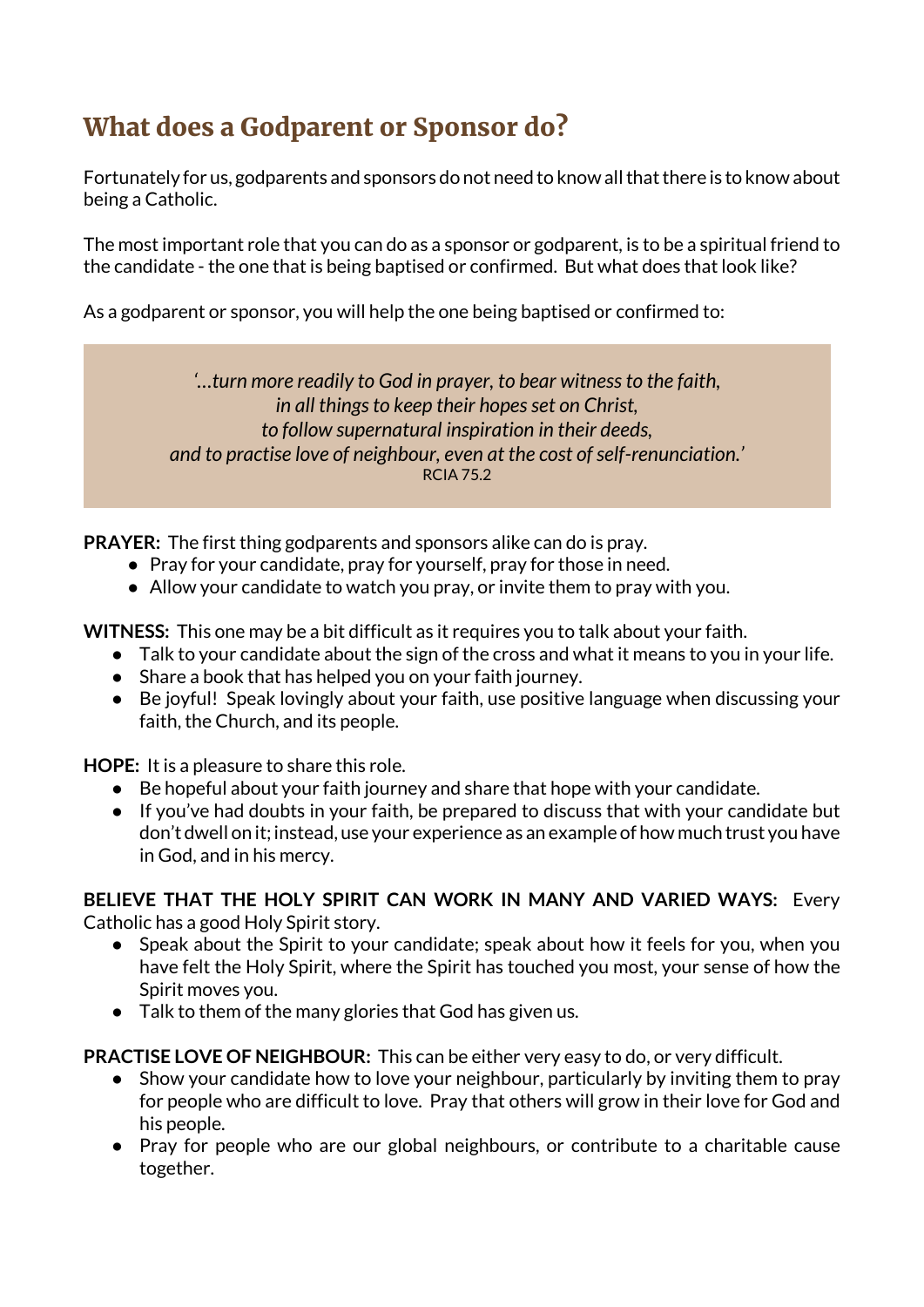# Myths about Godparents and Sponsors

Unfortunately, there are many myths or misunderstandings concerning what godparents and sponsors are and what they do.

#### **MYTH 1: It's just an honorary title.**

It may be quite an honour to be asked to be a godparent or a sponsor, but it's much more than an honorary title. It's a job! You need to be *actively* involved in the faith formation of the candidate.

#### **MYTH 2: When the parents die, the child is taken care of by the godparent.**

Godparents are under no moral or legal obligation to become adoptive or foster parents to the child.

#### **MYTH 3: A godparent or sponsor needs to be related to the candidate.**

A godparent or a sponsor needs to be someone who will be a good guide and mentor to the candidate. A sponsor can be the same person as the godparent, but they don't have to be. And parents cannot be a godparent or sponsor to their child; your child already has you, they are already living with you, and you would make yourself available to share your faith with your child. But sometimes a candidate will need someone else that they can turn towards to ask questions of the Church or of their faith. It's a good thing – in fact, *it's great!* – to have as many people as possible to share your faith with.

#### **MYTH 4: It's rude to turn down an offer to be a godparent or sponsor**

Being a godparent or sponsor is not a decision that you should make lightly. It is a wise person who seriously discerns if they are prepared and available to accept the responsibility of the role.

#### **MYTH 5: To be a good godparent or sponsor, you have to know all about the Catholic Church.**

You do not need to be a scripture teacher to be either a godparent or a sponsor. In fact, it's best to admit that none of us know all there is to know about the Catholic Church. And that's a good thing!

More important than knowing all the prayers, information, history, culture and teachings of the Catholic Church, is a willingness to live a life filled with Christ; to pray earnestly, to love unapologetically, and to joyfully share your faith with others.

#### **MYTH 6: Girls choose a female sponsor and boys choose a male.**

Godparents or sponsors can be of any gender, regardless of the gender of the candidate.